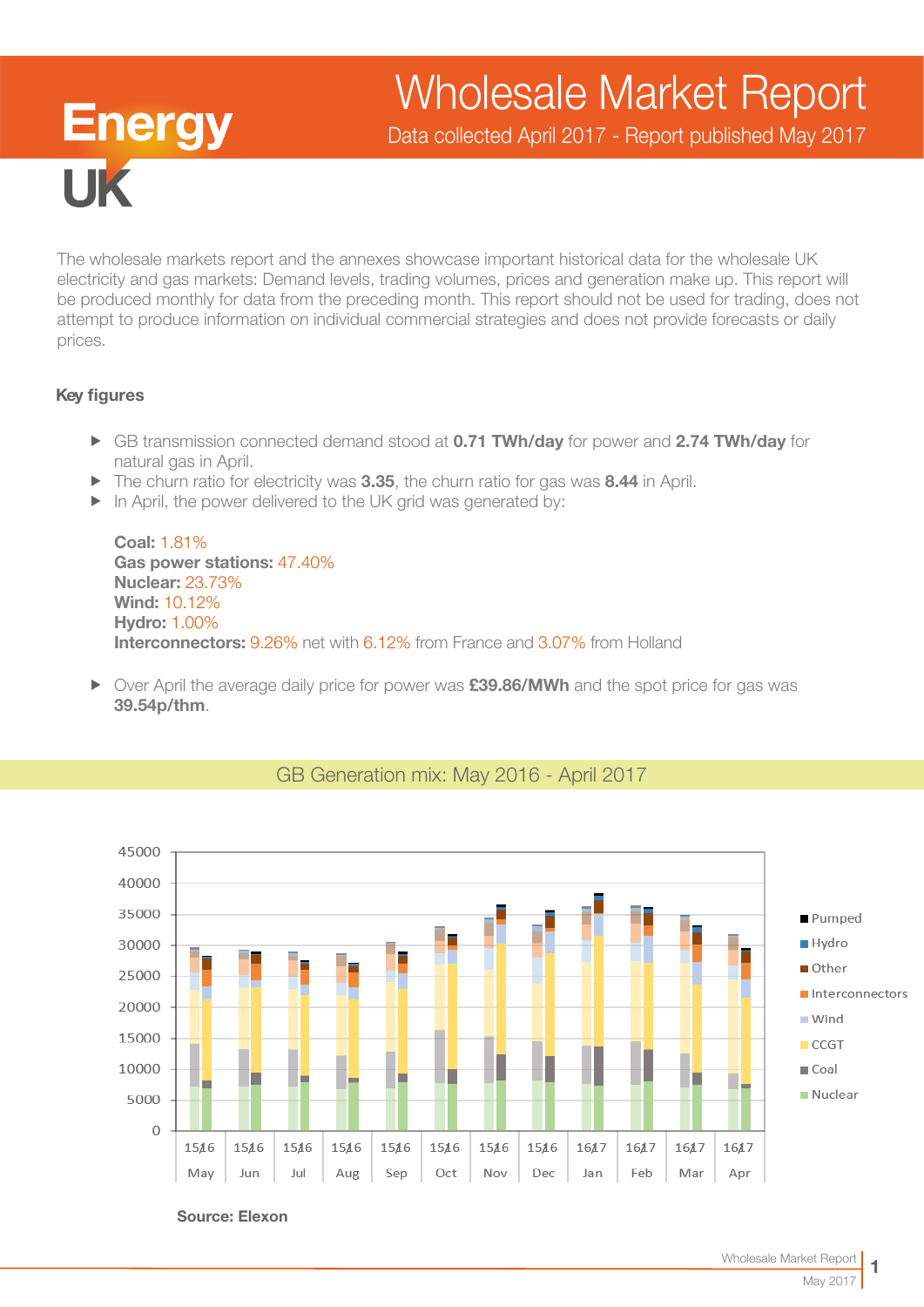## **Trading**

This graph shows the traded volumes of different types of contracts to deliver to the respective months set against demand.



## Total traded electricity delivered in last 3 months

Source: EDF & ICIS Heren



# Gas traded and delivered to Grid by delivery month

Source: National Grid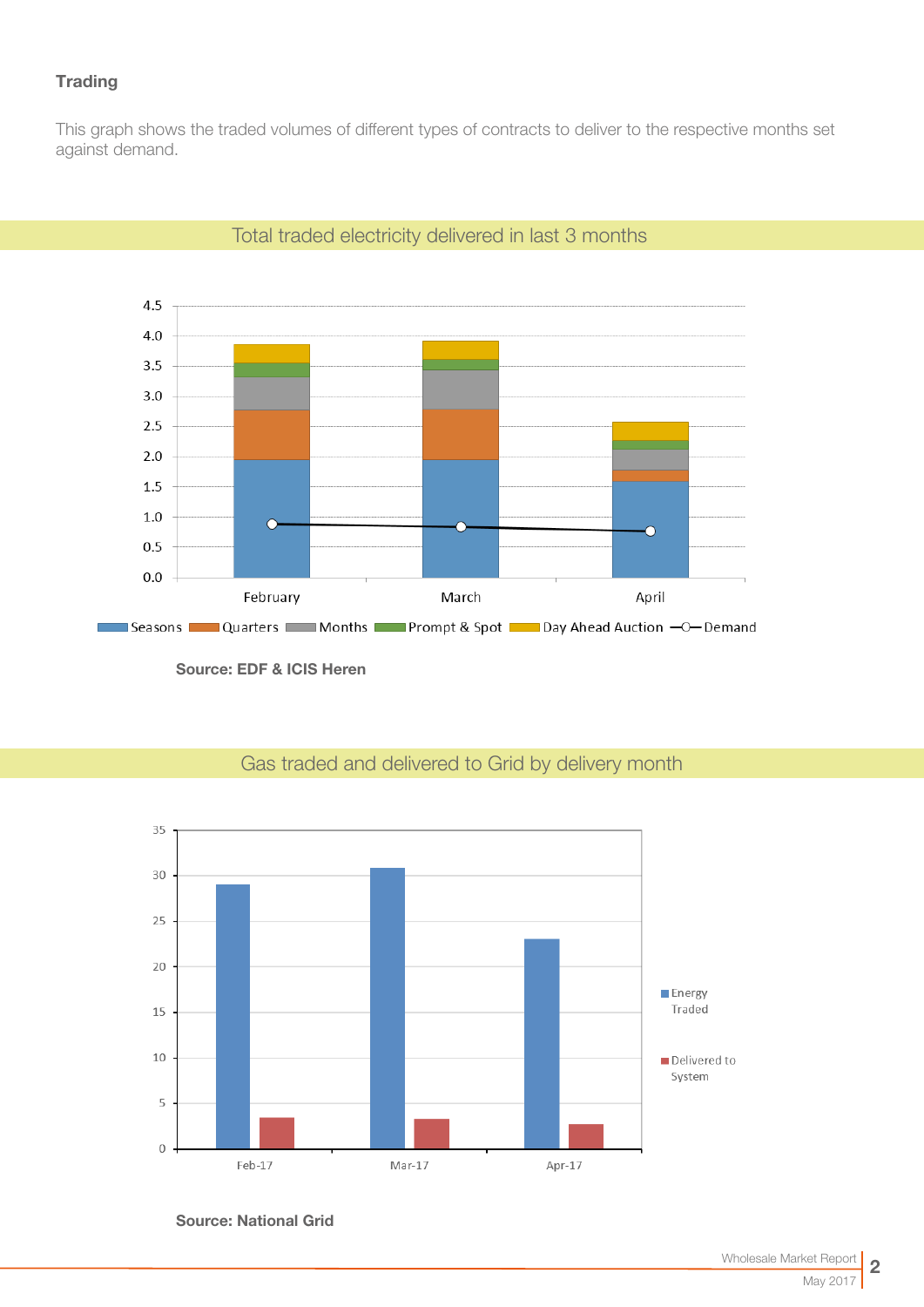## **Pricing**

These graphs illustrate relative to delivery date the difference in price you would have paid purchasing power and gas at different times. They show the historical price movements of spot, month ahead (averaged monthly) and season one, two and four ahead contracts (averaged over a season) for the past two years. For example towards the end of 2014 long term seasonal products were generally more expensive than short term products, whereas towards the start of 2013 the opposite was the case.



## Average wholesale baseload UK power prices by delivery date, £/MWh

Source: APX, ICE (Intercontinental Exchange)

## Average gas prices traded and delivered to Grid by delivery date, p/Thm



Source: National Grid, ICE (Intercontinental Exchange)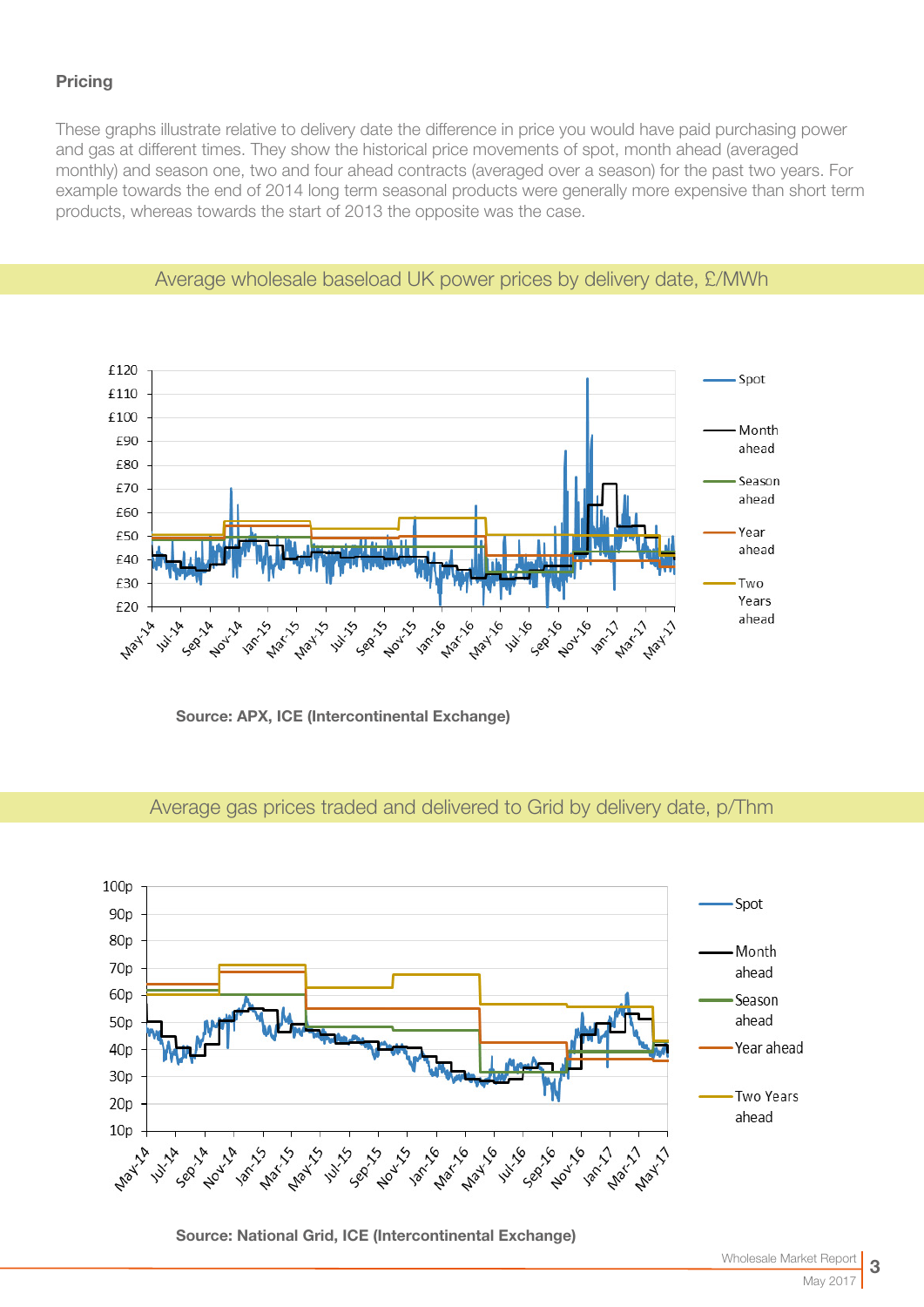**Baseload:** An amount of electric power delivered or required over a given period at a constant rate.

**BEIS:** Department for Business, Energy and Industrial Strategy.

**Churn ratio:** Here means the ratio for a specific time period between; volumes of trades to deliver on that period and; the total demand over that period. Typically volumes traded are over 10 to 20 times demand in the gas wholesale market, whereas for the electricity wholesale market the ratio is typically less than 4.

kWh: Kilowatt-hour, a unit of energy equal to delivering 1kW for an hour, which is commonly used for retail pricing.

LEBA: London Energy Brokers' Association. The members of LEBA facilitate bilateral trades between parties, termed Over the Counter (OTC) trades.

**Liquidity:** A liquid market is one where there are ready and willing buyers and sellers and where what is being bought and sold is easy to price and can trade without a significant price impact. Liquid markets are ones where there is a high turnover and where volumes traded are significant.

**LNG:** Liquefied Natural Gas. Natural gas is easier to transport in liquid form if a pipeline is not available as it requires less space.

**Month ahead:** Electricity traded for delivery in the next month

**National Grid:** A regulated company which operates the Electricity and Gas transmission systems.

**NBP (National Balancing Point):** The virtual hub at which all gas flows onto and out of the gas grid are set against.

**Season ahead:** trade for electricity delivered in a particular future season – summer or winter.

**Seasons:** There are two season for wholesale energy: Winter which runs from October to March and; Summer which runs from April to October.

**Thm:** Therm, a non-SI measurement of heat energy which companies use to measure their gas needs. Burning one therm of gas is approximately equivalent to releasing 29.3 KWh of energy (before heat loss).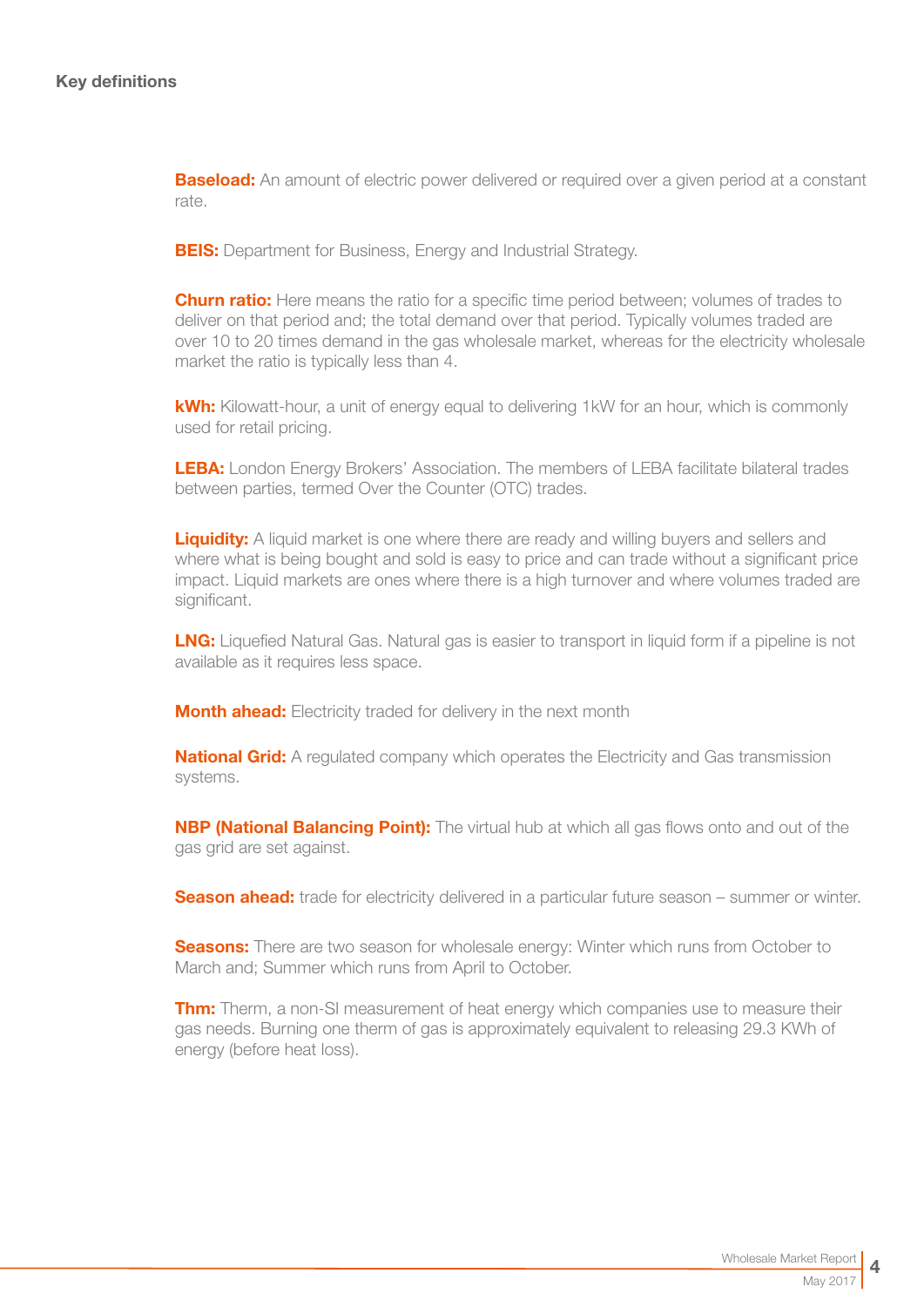## Additional data on wholesale market activity can be found on the following links:

## Supply and demand data

BM reports Market Index Data[: www.bmreports.com/bwh\\_Mid.htm](http://www.bmreports.com/bwh_Mid.htm)  Gridwatch[: www.gridwatch.templar.co.uk/index.php](http://www.gridwatch.templar.co.uk/index.php)

#### Prices data

Spot Exchange prices APX UK: [www.apxgroup.com/market-results/apx-power-uk/dashboard/](http://www.apxgroup.com/market-results/apx-power-uk/dashboard/ )  N2EX: [www.n2ex.com/marketdata](http://www.nordpoolspot.com/Market-data1/N2EX/) 

#### Forward exchange prices

NASDAQ: [www.nasdaqomx.com/commodities/markets/marketprices](http://www.nasdaqomx.com/commodities/markets/marketprices )  The ICE: [www.theice.com/marketdata/reports/ReportCenter.shtml#report/10](http://www.theice.com/marketdata/reports/ReportCenter.shtml#report/10 )

#### Over-the-Counter (OTC) prices

London Energy Brokers' Association (LEBA): [www.leba.org.uk/pages/index.cfm?page\\_id=41&title=uk\\_power\\_prompt](http://www.leba.org.uk/pages/index.cfm?page_id=41&title=uk_power_prompt 
) 

#### Price reporting agencies

ICIS Heren: [www.icis.com/heren](http://www.icis.com/heren)  Platts: [www.platts.com](http://www.platts.com/) Argus: [www.argusmedia.com/Power](http://www.argusmedia.com/Power)

Press Office 020 7747 2959

Energy UK Charles House 5 - 11 Regent Street London SW1Y 4LR

020 7930 9390 [www.energy-uk.org.uk](http://www.energy-uk.org.uk) [@energyukcomms](http://twitter.com/EnergyUKcomms)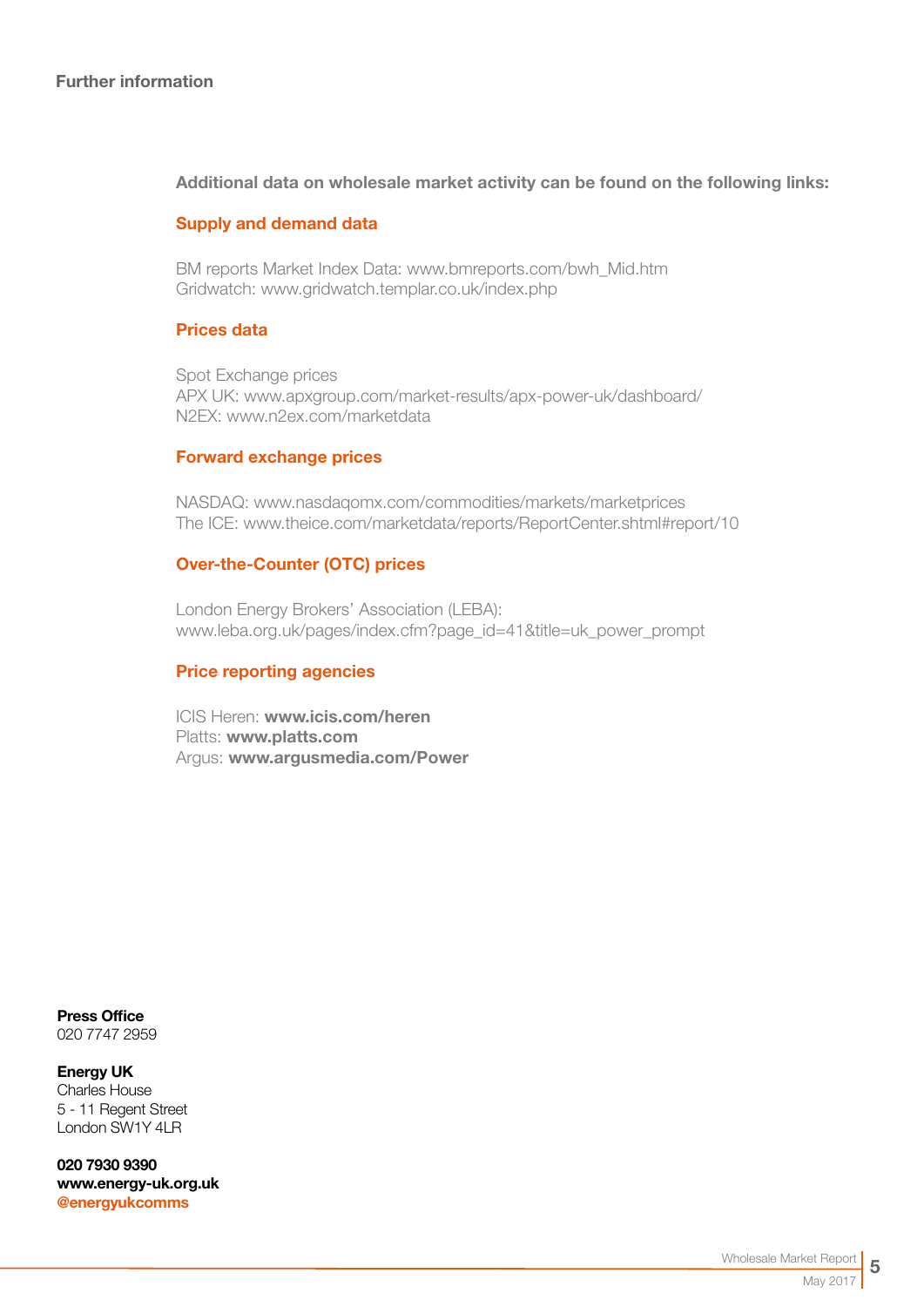# Wholesale Market Report Annex

## Forward trading volumes

These graphs show the levels of liquidity in the forward power and gas market.



Source: EDF and ICIS Heren



Natural gas forward volumes traded by month, TWh

May 201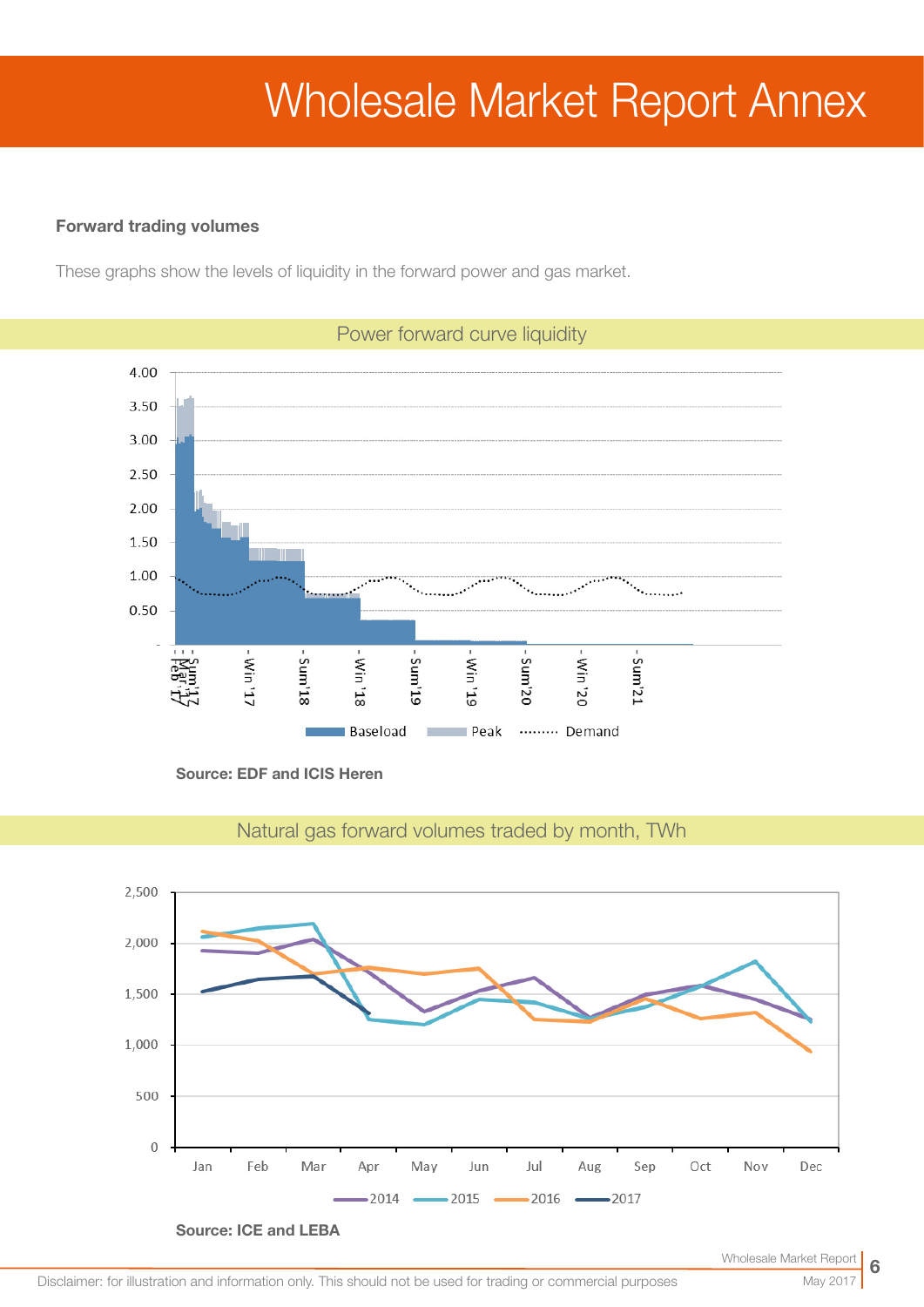In 2015, final consumption (excluding losses and energy industry own use) across the economy was 303 Terawatt hours (TWh), split into three groups:

#### Industrial: 92.35 TWh

#### Domestic: 108.16 TWh

#### Commercial premises, public administration, transport and agriculture: 102.24 TWh

In 2015 the UK produced 460.80 TWh of natural gas, imported 492.38 TWh and exported 161.57 TWh.

In 2015, 336.82 TWh of natural gas was imported by pipelines, of which 298.77 TWh came from Norway, 35.93 TWh from the Netherlands and 2.12 TWh from Belgium. Additionally 152.40 TWh of liquefied natural gas (LNG) was imported, of which the vast majority at 141.14 TWh came from Qatar.

Gas consumption was split by:

#### Domestic: 292.42 TWh

#### Industry: 94.47 TWh

#### Other uses such as non-energy uses, commercial and public: 103.43 TWh

#### Energy industry (mainly used as fuel to produce electricity): 296.06 TWh

The average domestic customer gas consumption in 2015 was 12,962 kilowatt hours (kWh) or 13,983 kWh adjusted for temperature; approximately sufficient\* to boil a kettle nearly 126,000 times.

The average electricity consumption per household in 2015 was 3,938 kilowatt hours (kWh) or 3,994 kWh adjusted for temperature; approximately equivalent to boiling a kettle 36,000 times.

\* One kilowatt hour is approximately enough to boil a kettle nine times

#### Source: DUKES 2016 and Energy Consumption in the UK 2016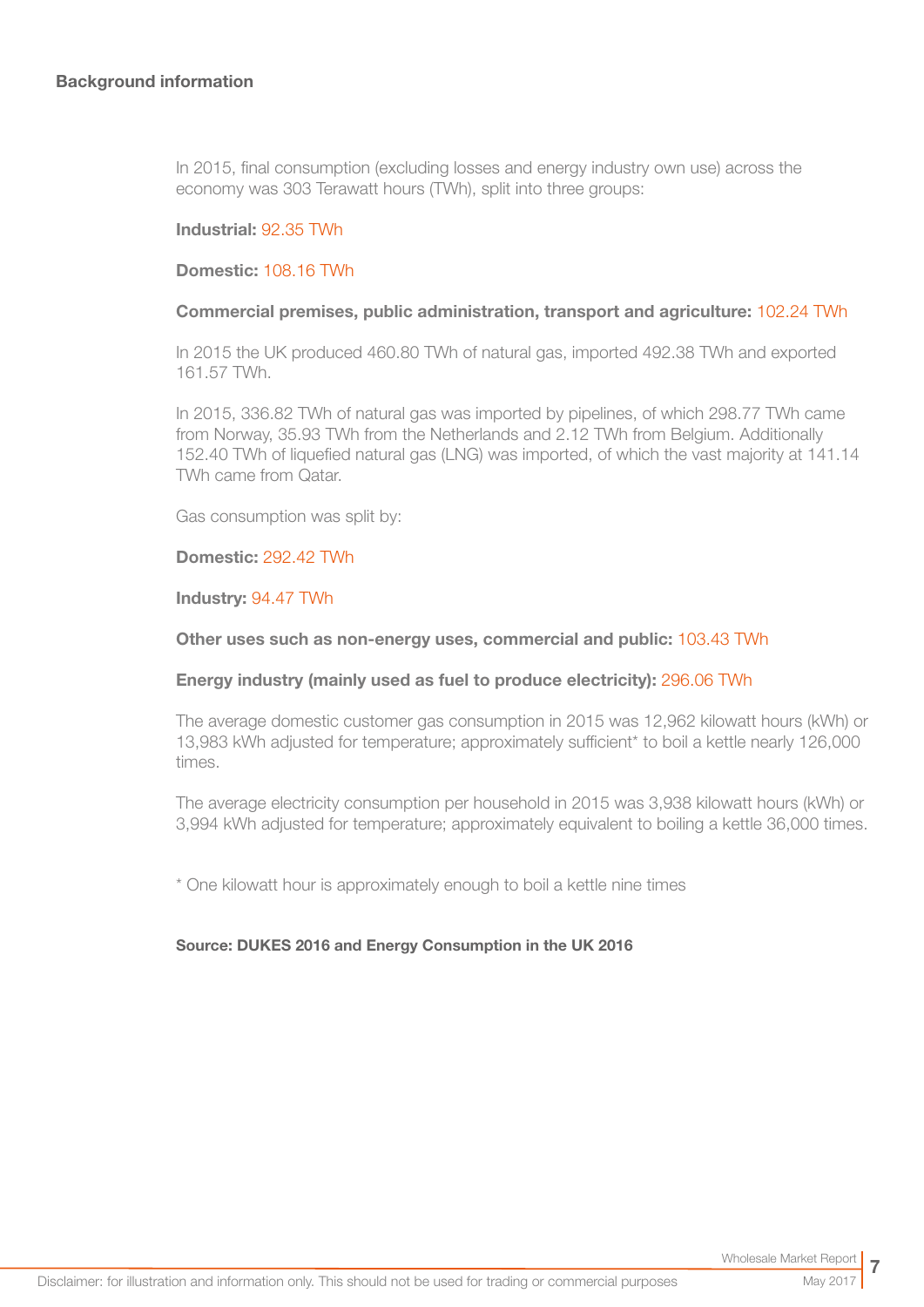## Baseload power prices to deliver to the GB grid £/MWh

These graphs show the daily price of traded power contracts to deliver to the GB grid.

Baseload power day ahead auction

# Volume weighted average price, £/MWh



# Baseload power front month

# Volume weighted average price, £/MWh





May 2017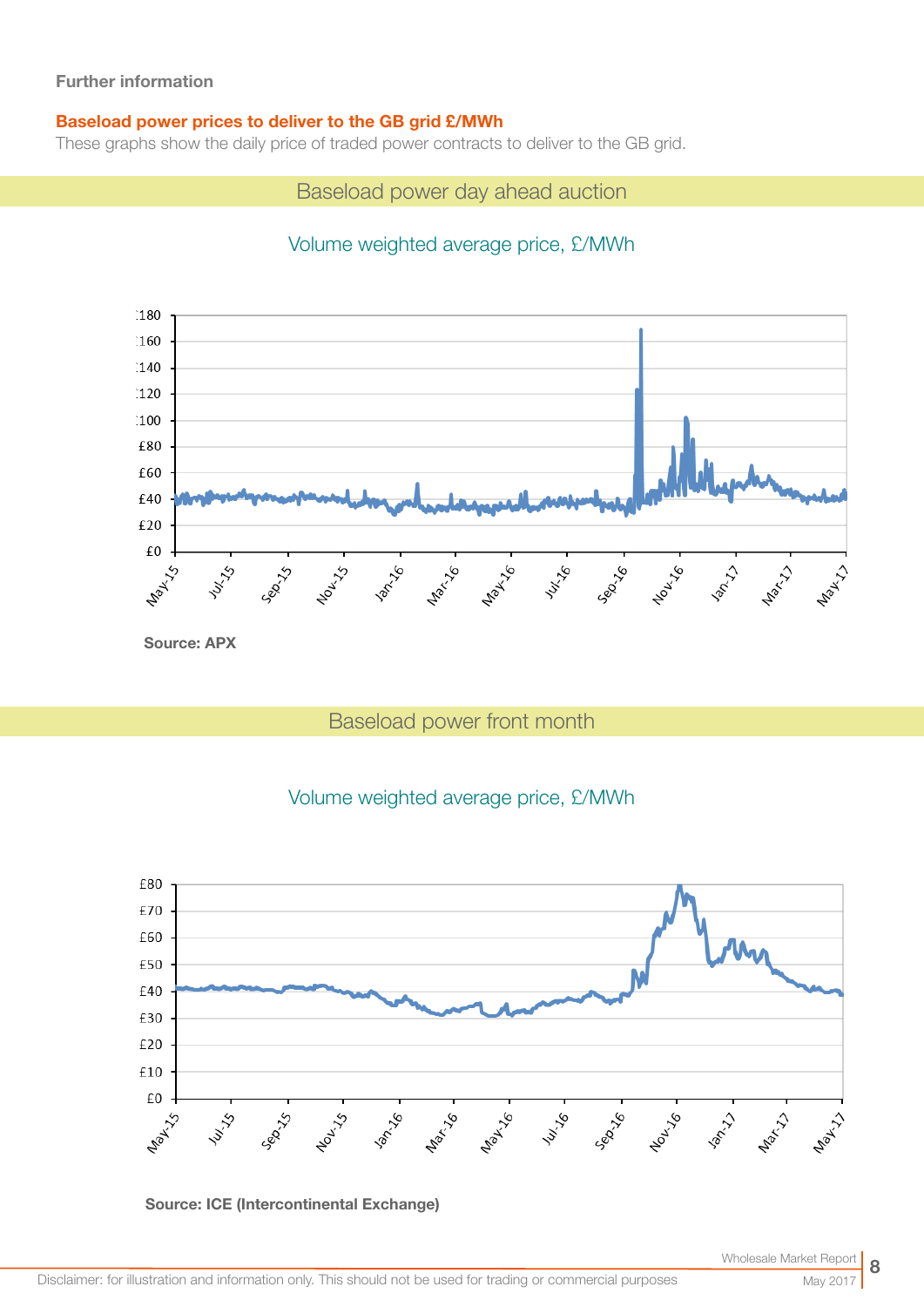# Baseload power front season



# Volume weighted average price, £/MWh

Source: ICE (Intercontinental Exchange)

Baseload power season+2

## ICE settlement price, £/MWh



Source: ICE (Intercontinental Exchange)

May 20<sup>-</sup>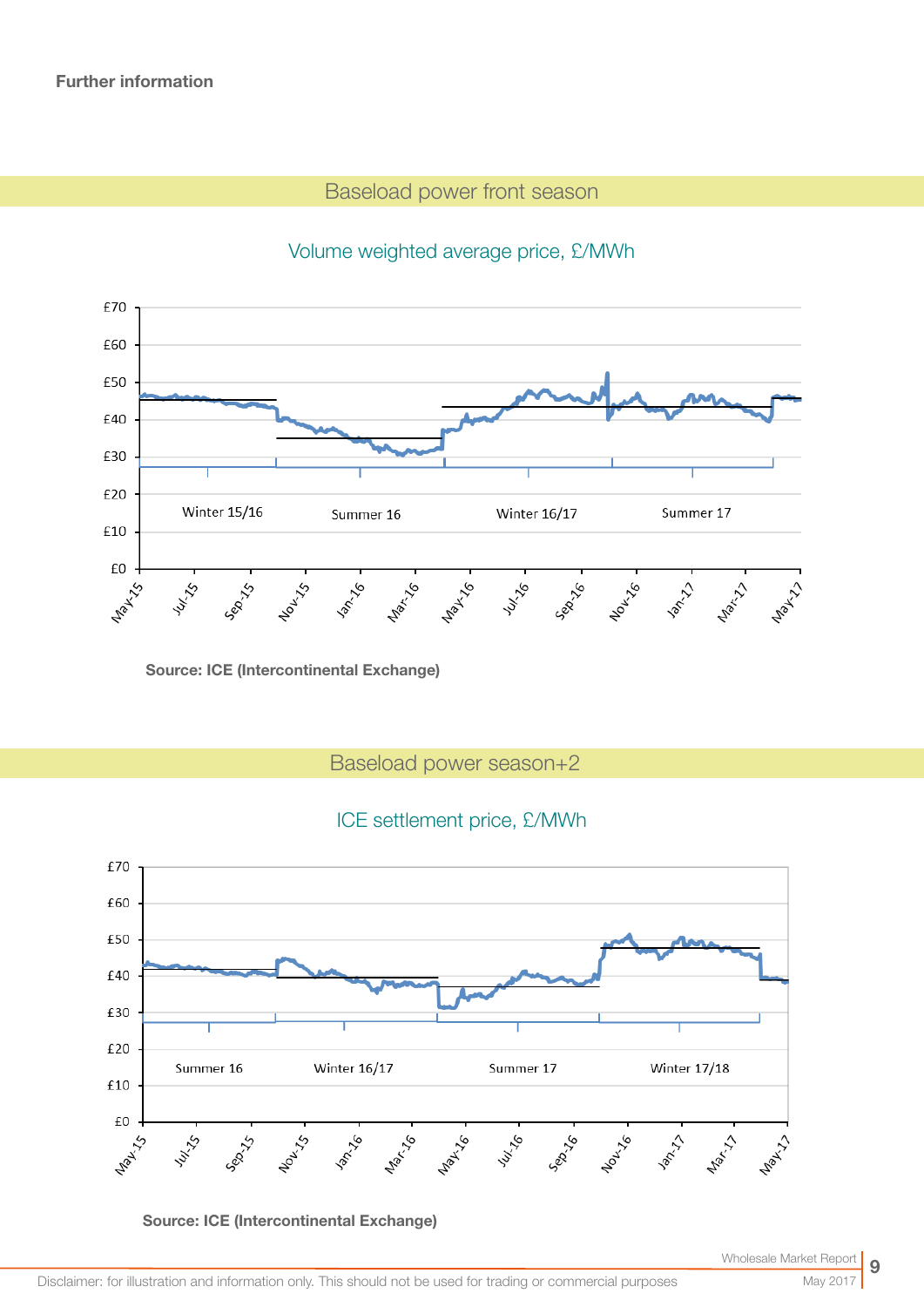# Baseload power season+3

# ICE settlement price, £/MWh



Source: ICE (Intercontinental Exchange)

Baseload power season+4





Source: ICE (Intercontinental Exchange)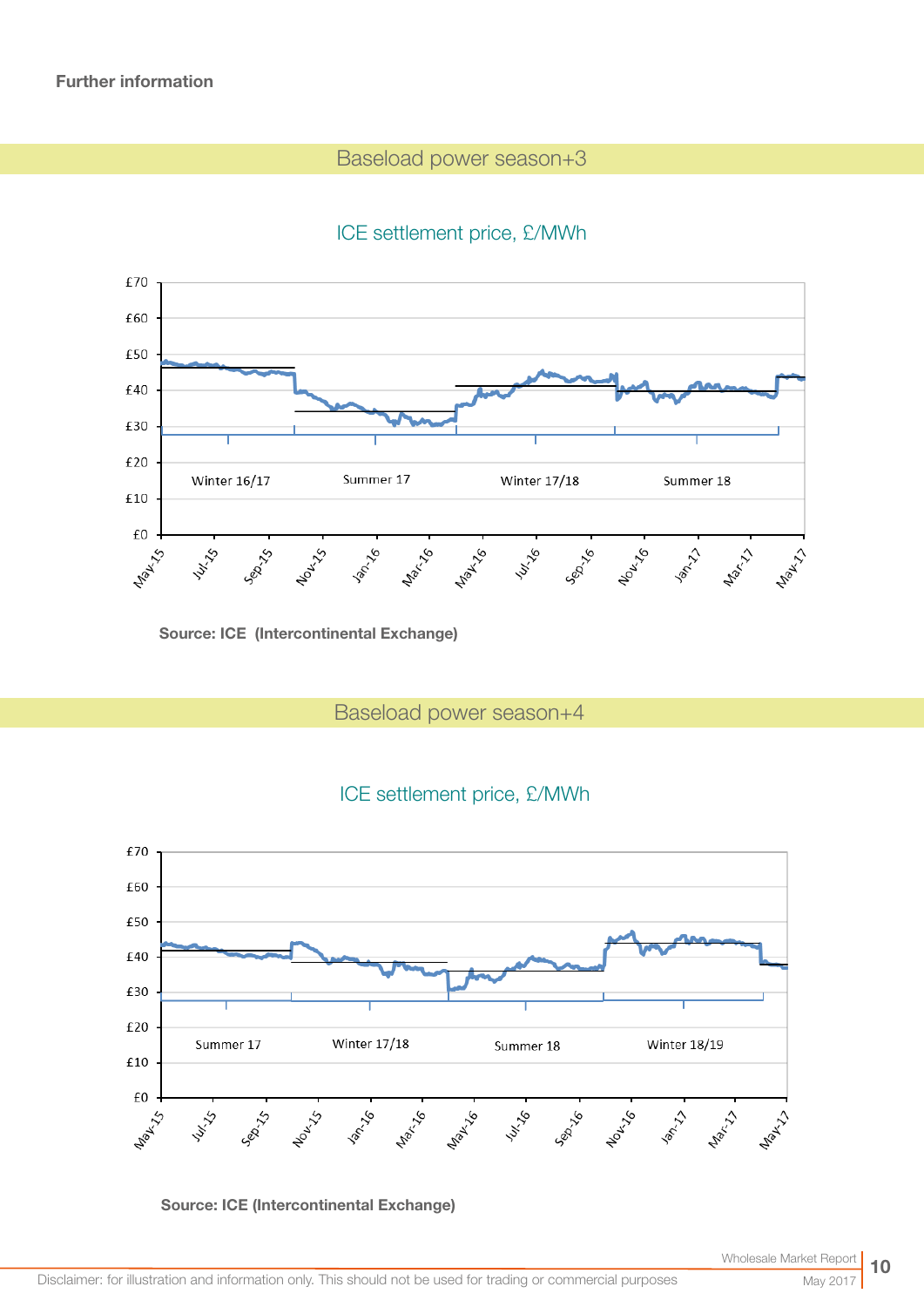## Natural gas prices to deliver to the GB grid p/thm

These graphs show the daily price of traded gas contracts to deliver to the GB gas grid at NBP.

# Natural Gas system average daily price



# Volume weighted average price, p/thm

Natural gas front month

# ICE settlement price, p/thm



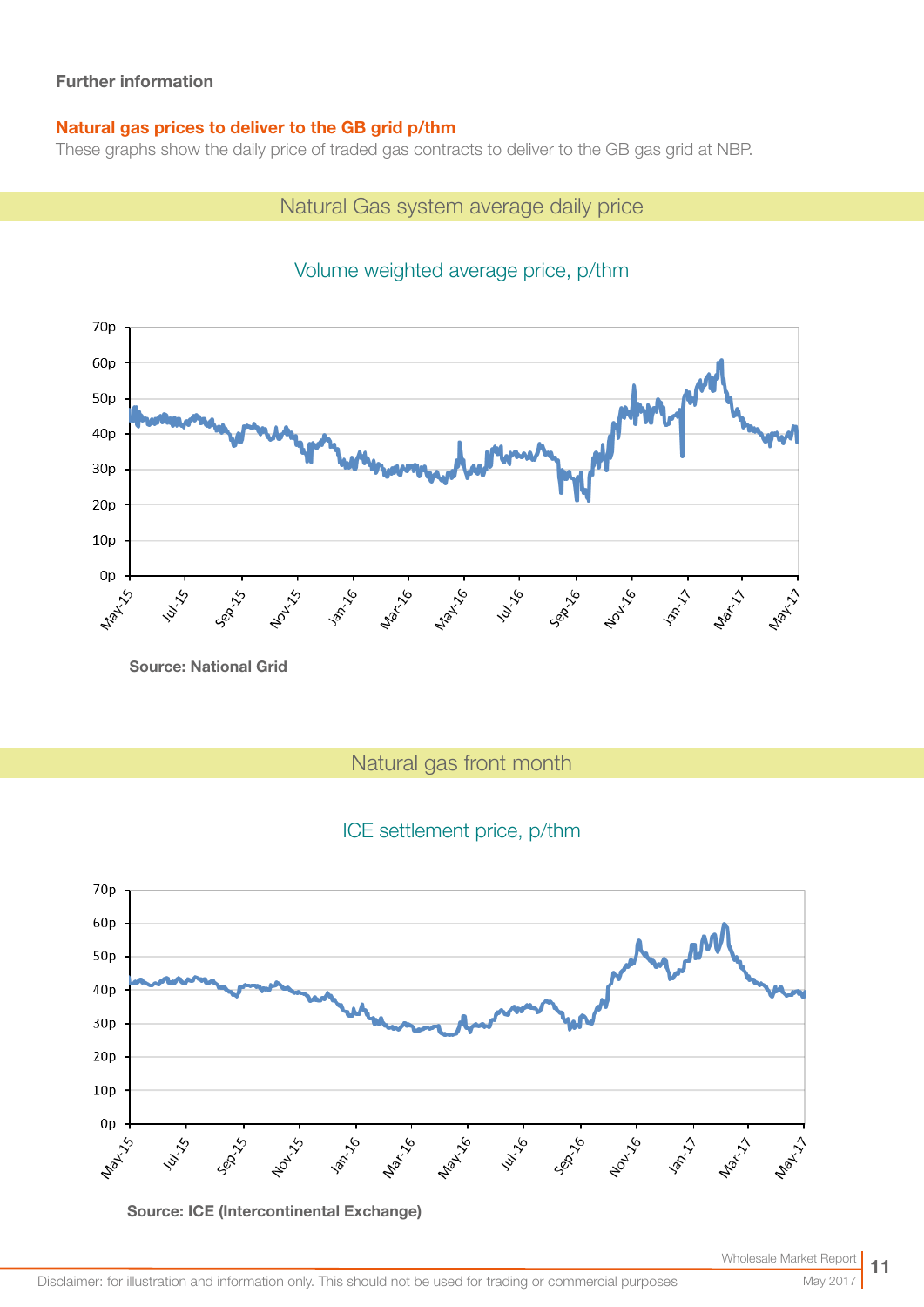# Natural gas season+1

# ICE settlement price, p/thm



Source: ICE (Intercontinental Exchange)

Natural gas season+2

# ICE settlement price, p/thm



## Source: ICE (Intercontinental Exchange)